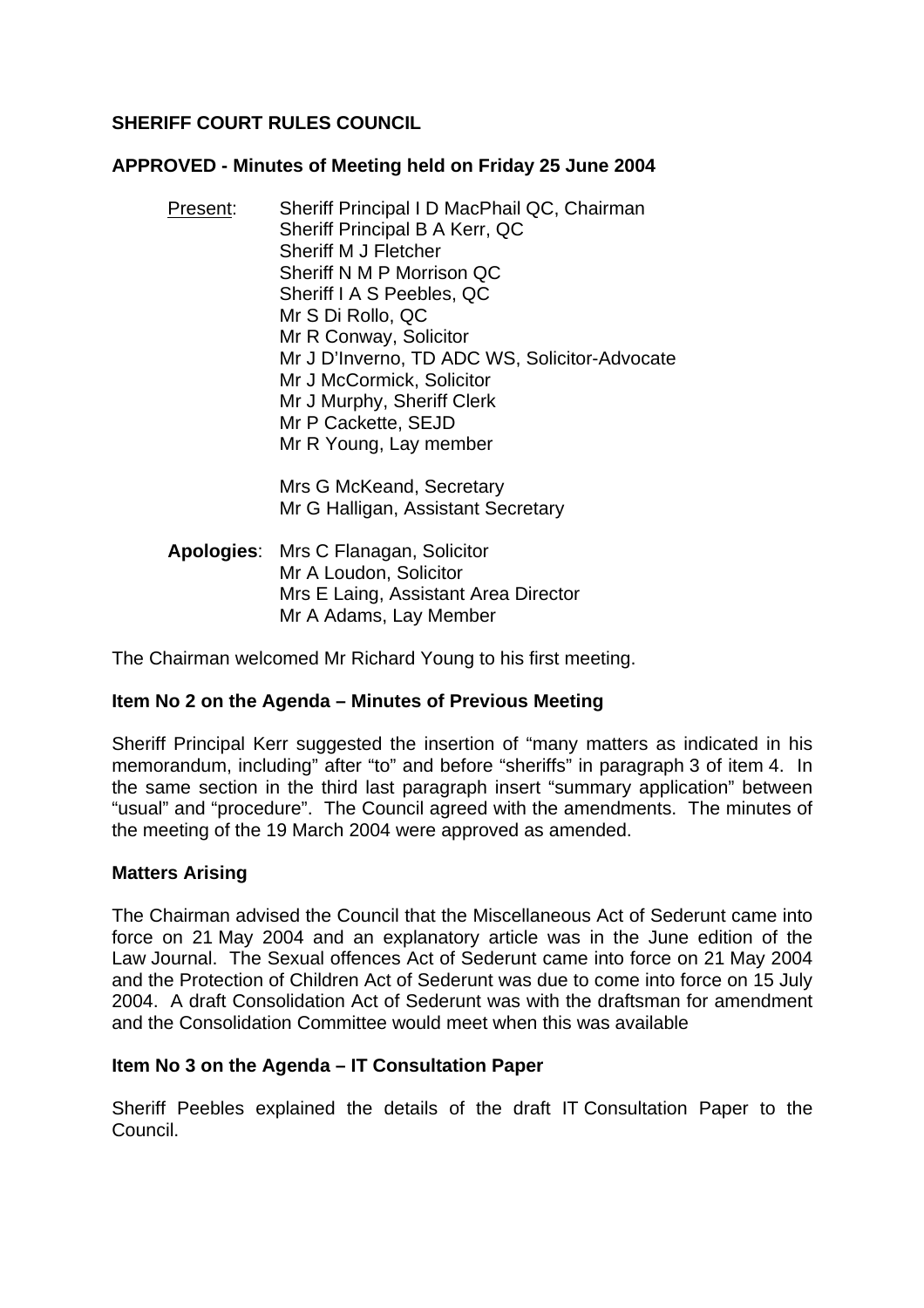The Council were satisfied with the purpose of the consultation paper being stated as "to seek views on the Rules Council's proposals for the further extension of the use of information technology in civil cases in the Sheriff Court".

The Chairman suggested that before each consultation question there should be a narrative of the background to the question and what the IT Committee see as the advantages and disadvantages and how it would work in practice. It would be helpful if we explain why we are doing this, a consultation paper similar to those issued by the Law Commission.

Sheriff Peebles suggested the narrative for each question could be set out in the background with a cross-reference to the question number. The Council agreed.

Sheriff Morrison asked how the centralised virtual court would operate. Sheriff Peebles suggested using the previous paper that was put forward to the Council at the last meeting in the consultation paper to explain these issues.

Sheriff Peebles also advised the Council that the Secretariat was searching rules and primary legislation to identify areas where changes will be required. The Chairman suggested a question on this point could go into the consultation paper.

The Council agreed to include a consultation question on whether the Sheriff Clerk should serve all summary cause and small claims actions. After discussion the Council decided not to include a question on whether service requirements should move towards first class post.

The Secretariat to revise the consultation paper in these terms and circulate the revised copy to members.

### **Item No 4 on the Agenda – Taking of Evidence via a video link**

The Council discussed the letter from Mr T G Coutts, QC in relation to changes to civil procedure to allow evidence to be taken by way of video link in civil cases. Mr Coutts takes the view that, in default of agreement, the request to take evidence by video-link is incompetent and the procedure requires to be regulated by some form of legislation, perhaps by way of a rule of court.

The Court of Session Rules Council had considered this issue and set up a working group to consider it further.

Mr Di Rollo could see no reason for the request to be incompetent and did not think a procedural rule was required

The Chairman agreed but suggested it may be preferable to have some kind of rule. In England there is a rule and practice direction based on experience in Australia.

The Chairman agreed to prepare ea paper on the issue for the next meeting of the Council.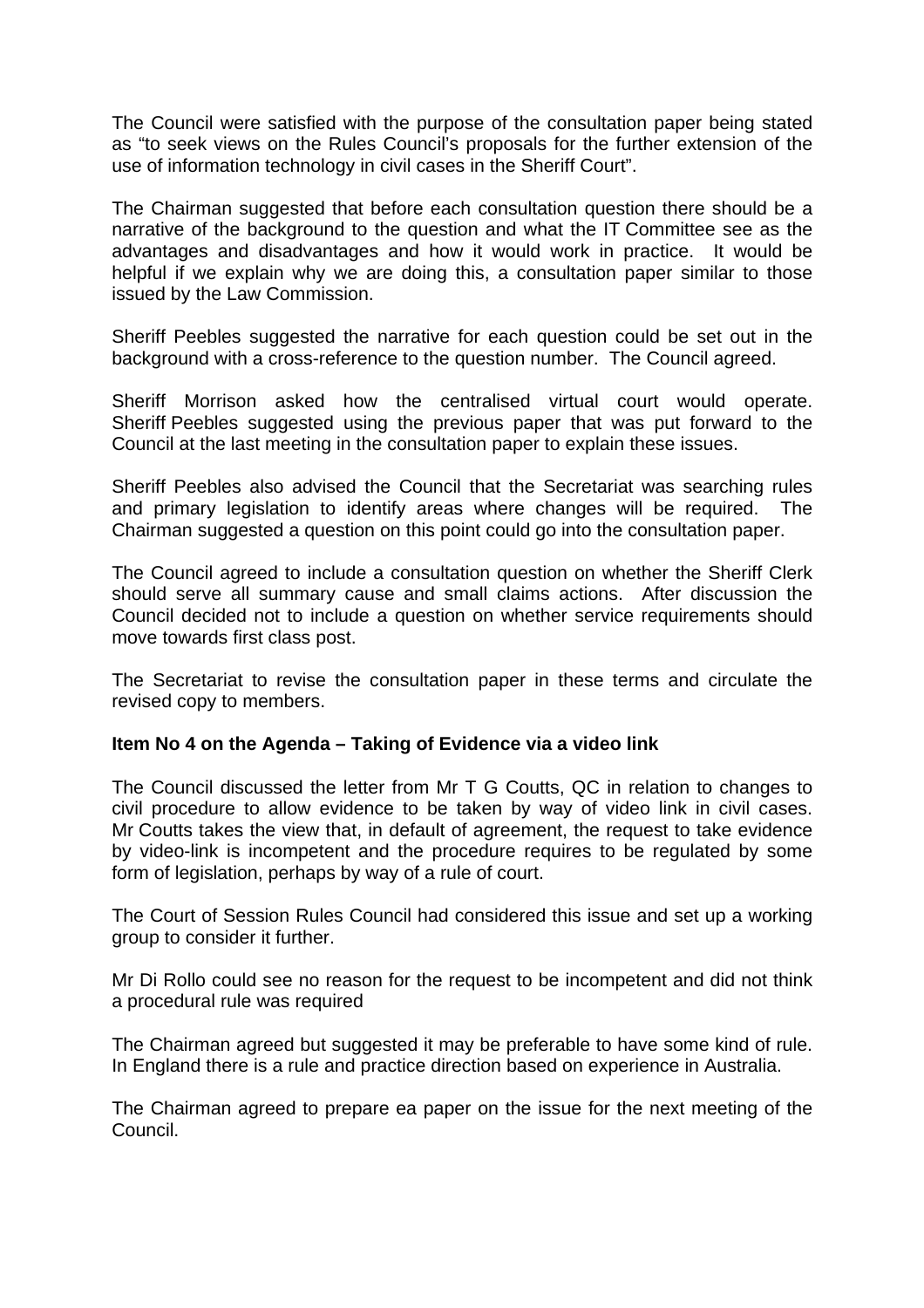# **Item No 5 on the Agenda – Land Reform (Scotland) Act 2003**

The Chairman explained some of the background to the Act. The Act enables statutory public rights of access to land for recreational and other purposes. The Act extends some of the provisions for that purpose to rights of way and other rights. Provision is made under which bodies representing rural and crafting communities may buy the land with which those communities have a connection.

### **Part 1 – Chapter 5**

Section 14 deals with prohibition signs, obstructions and dangerous impediments etc. The owner of the land in respect of which access rights are exercisable shall not, for the purpose or for the main purpose of preventing or deterring any person entitled from doing so by putting up a sign or notice etc.

Where the local authority consider that anything has been done in contravention of the above they may, by written notice served on the owner of the land, require that such remedial action as is specified in the notice be taken by the owner of the land within such reasonable time as is so specified.

An owner on whom a notice has been so served may, by summary application made to the sheriff, appeal against it.

Section 14 Subsection (5) states:

### **Rules of Court shall provide:**

- a. for public notice of the making of the summary applications for the purposes of this section;
- b. for enabling persons interested in the exercise of access rights over the land to which a summary application relates, and persons or bodies representative of such persons, to be parties to the proceedings;
- c. for limiting the number of persons and bodies who may be such parties.

The Council decided that the public notice should be made by way of advert in the newspaper.

The Council agreed with the Chairmans draft rule for limiting the number of persons and bodies who may be such parties as follows:-

"Where more than one person or body has the same interest in the exercise of access rights over the land"

Under section 15 (measures for safety, protection, guidance and assistance) where the local authority consider that a fence, wall or other erection is so construed or adapted as to be likely to insure a person exercising access rights, they may be written notice served on the owner of the land on which it is placed, require the owner to take, within such reasonable time as is specified in the notice, such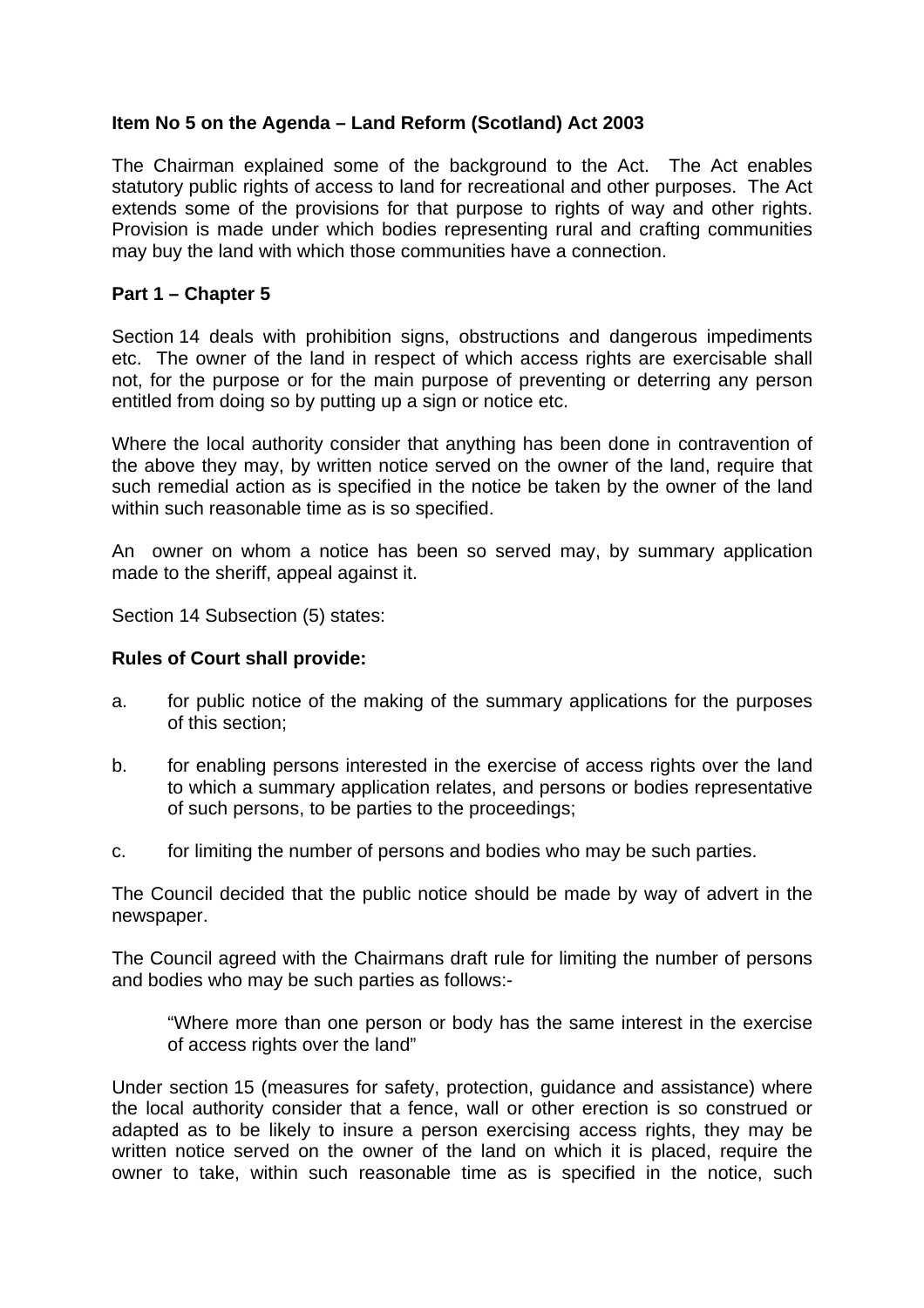reasonable action as is so specified, being action calculated to remove the risk of injury.

As with section 14 an owner may appeal against the notice by summary application to the Sheriff and the same rules of court are required.

The Council agreed and proposed the same rules as those approved for section 14.

Section 28 (Judicial determinations of existence and extent of access rights and rights of way) states:

- (1) It is competent, on summary application made to the sheriff, for the sheriff
	- (a) to declare that the land specified in the application is or, as the case may be, is not land in respect of which access rights are exercisable;
	- $(b)$  to declare  $-$ 
		- (i) whether a person who has exercised or purported to exercise access rights has exercised those rights responsibly for the purposes of section 2 above;
		- (ii) whether the owner of land in respect of which access rights are exercisable is using, managing or conducting the ownership of the land in a way which is, for the purposes of section 3 above, responsible.

(2) It is competent, on a summary application made to the sheriff, for the sheriff to declare whether a path, bridleway or other means of crossing land specified in the application is, or is not, a right of way by foot, horseback, pedal cycle or any combination of those.

(3) The proceedings for a declaration under subsection (1) or (2) above are those for an action of declarator initiated by summary application to the sheriff.

(4) A summary application for a declaration shall be served on the local authority.

(5) The local authority are entitled to be a party to proceedings for a declaration.

(6) Where the person seeking a declaration is the owner of the land, it is not necessary to serve the application on any person but the local authority.

(7) In any other case, the person seeking the declaration shall serve the application on the owner of the land.

- (8) Rules of court shall provide
	- (a) for the circumstances in which (including any time periods within which) a summary application may be made for the purposes of this section;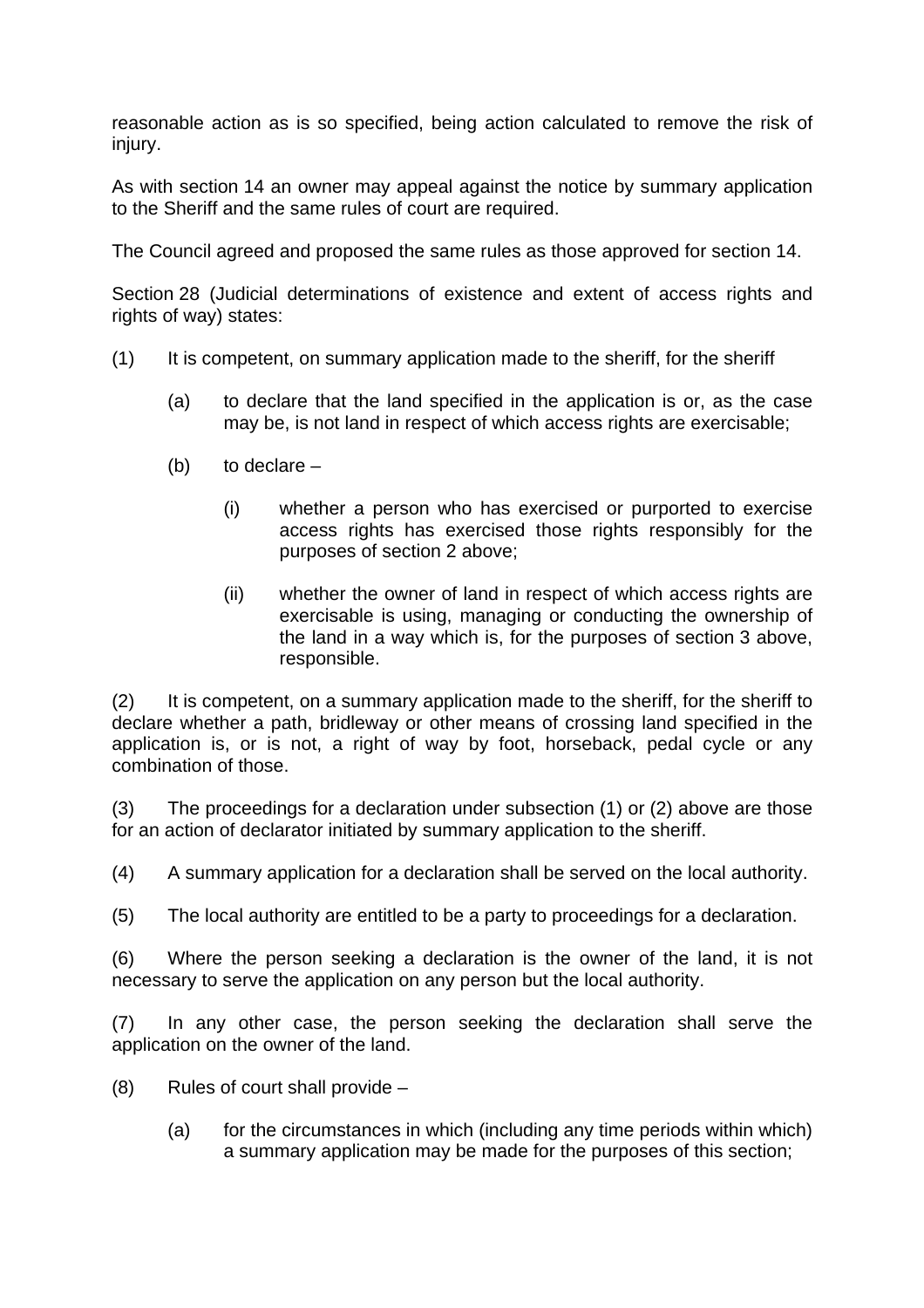- (b) for public notice of the making of summary applications for the purposes of this section;
- (c) for enabling persons interested in the exercise of access rights over specific land or, as the case may be, in the existence of a right of way over specific land and persons or bodies representative of such persons to be parties to the proceedings;
- (d) for limiting the number of persons and bodies who may be such parties.

The Council considered a rule for a period other than the normal 21 day period in the general summary application rules. Sheriff Morrison suggested disapplying the time limits. The Council agreed and instructed a rule which would disapply time-limits for applications under Section 28.

The Council discussed Part 2 (The Community Right to Buy) Chapter 6 regarding appeals. It was agreed this section would be covered by the general summary application rules.

The Council considered Section 91 which states –

(1) The owner of the land or person entitled to the sporting interest to which an application under Section 73 (exercise of right to buy) relates and any other person within subsection (2) below may, by summary application, appeal to the sheriff against Ministers decision to consent to the application.

 $(2)$  The persons within this subsection are  $-$ 

(a) any person who is a member of the crafting community defined in relation to the applicant crofting community body in pursuance of section 71 above;

(b) any person who has any interest in the land or sporting interests giving rise to a right which is legally enforceable by that person; and

(c) any person who was invited, under section 73(8)(a) above, to send views to Ministers on the application.

- (3) The applicant crofting community body may, by summary application, appeal to the sheriff against Ministers' decision to refuse its application under section 73 above.
- (4) Subsection (3) above does not extend to Ministers' decision under section 76 above upon which of two or more applications to buy the same land they should consent to.
- (5) An appeal under subsection (1) or (3) above may be made only on a question of law and shall be lodged within 28 days of the date on which Ministers decided to consent to, or refuse, the application.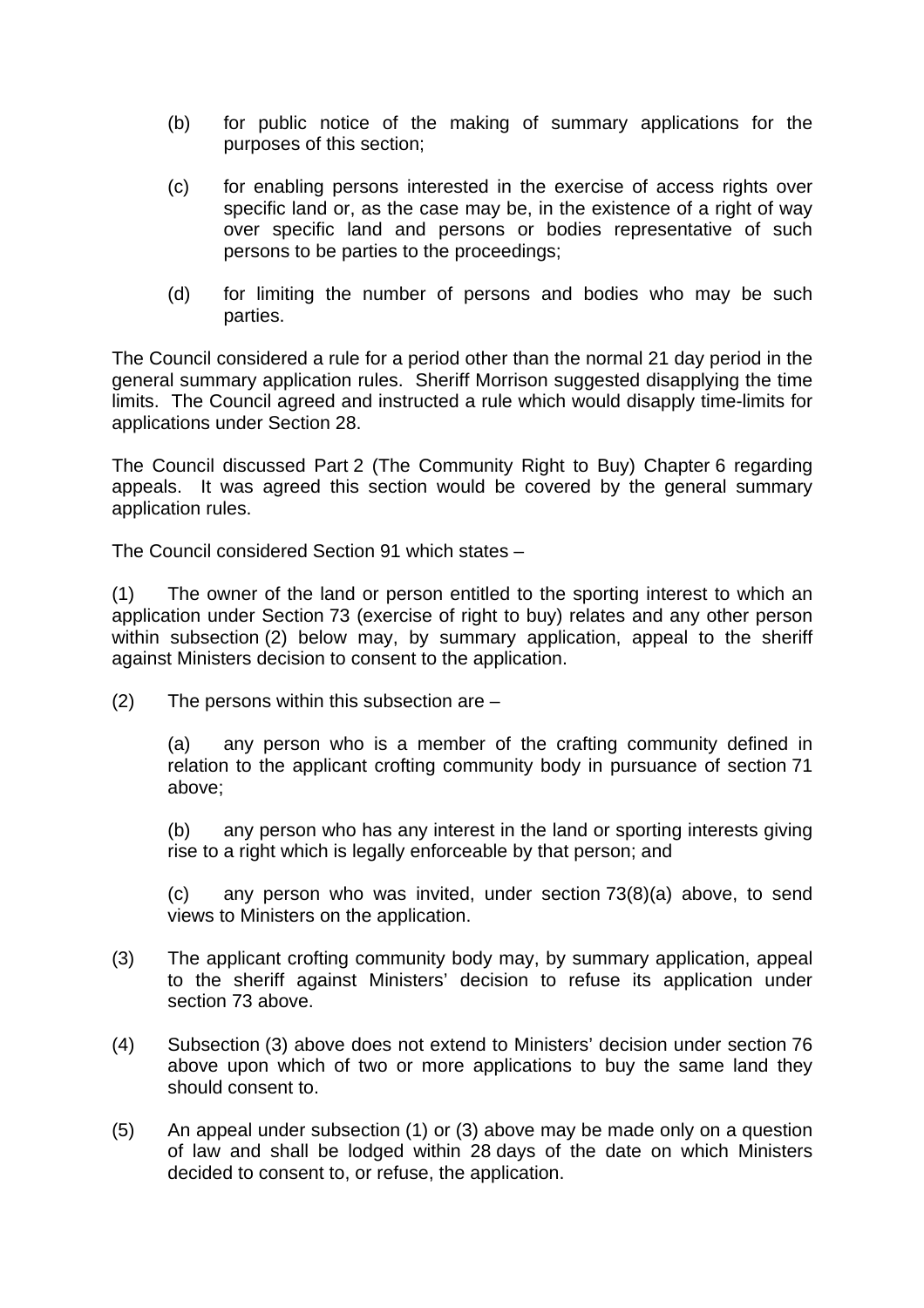- (6) The sheriff in whose sheriffdom the land or any part of it is situated or the sporting interests or any part of them are exercisable has jurisdiction to hear an appeal under this section.
- (7) The sheriff shall dispose of an appeal under this section by ordering that Ministers' decision be adhered to or reversed and such an order shall have the same effect as if it were a decision taken by Ministers on the application.
- (8) Where the effect of such an order is the same as granting the application, the order may be made subject to any condition to which Ministers could have made their decision subject under section 80 above.
- (9) An order having the effect mentioned in subsection (9) above shall be consistent with any decision or findings of the Land Court under sections 77 or 81 above.

The Council agreed that this section would be covered by the general summary application rules.

A draft Act of Sederunt would be considered by the Council at the next meeting.

#### **Item No 6 on the Agenda – Cash Seizures under the Proceeds of Crime Act 2002**

The Secretary explained that draft rules had been instructed at the meeting on 19 March 2004 and these were now available for consideration. The Council had formed the view that a form of "certificate of information given to the affected person" should be drawn up requiring the applicant to certify to the court that he/she has informed the affected person of the date, time and place of the hearing of the application, advised him/her of the right to appear and/or be represented at such hearing, and that he or she has been supplied with a copy of the summary application or a summary of the application and advising the court of the method of delivery of such information. If eh applicant did not personally give the affected person the necessary information, the person who did should also sign the certificate.

The Secretary also advised the Council that the Secretariat had met with representatives from the Crown Office Civil Recovery Unit to discuss the proposed draft Act of Sederunt. The Crown's main difficulty with what is proposed is that the Summary Application required by the process will not be prepared in sufficient time to have this sent to or served upon the affected person. They made the point that the person from whom cash is seized may give false details, in which case they would never be able to supply the person with a copy application. The Secretariat had explained to them there was still an issue of fair notice.

The Crown proposed that the police or customs officer who makes the seizure should issue to the affected person a notice in the following terms:-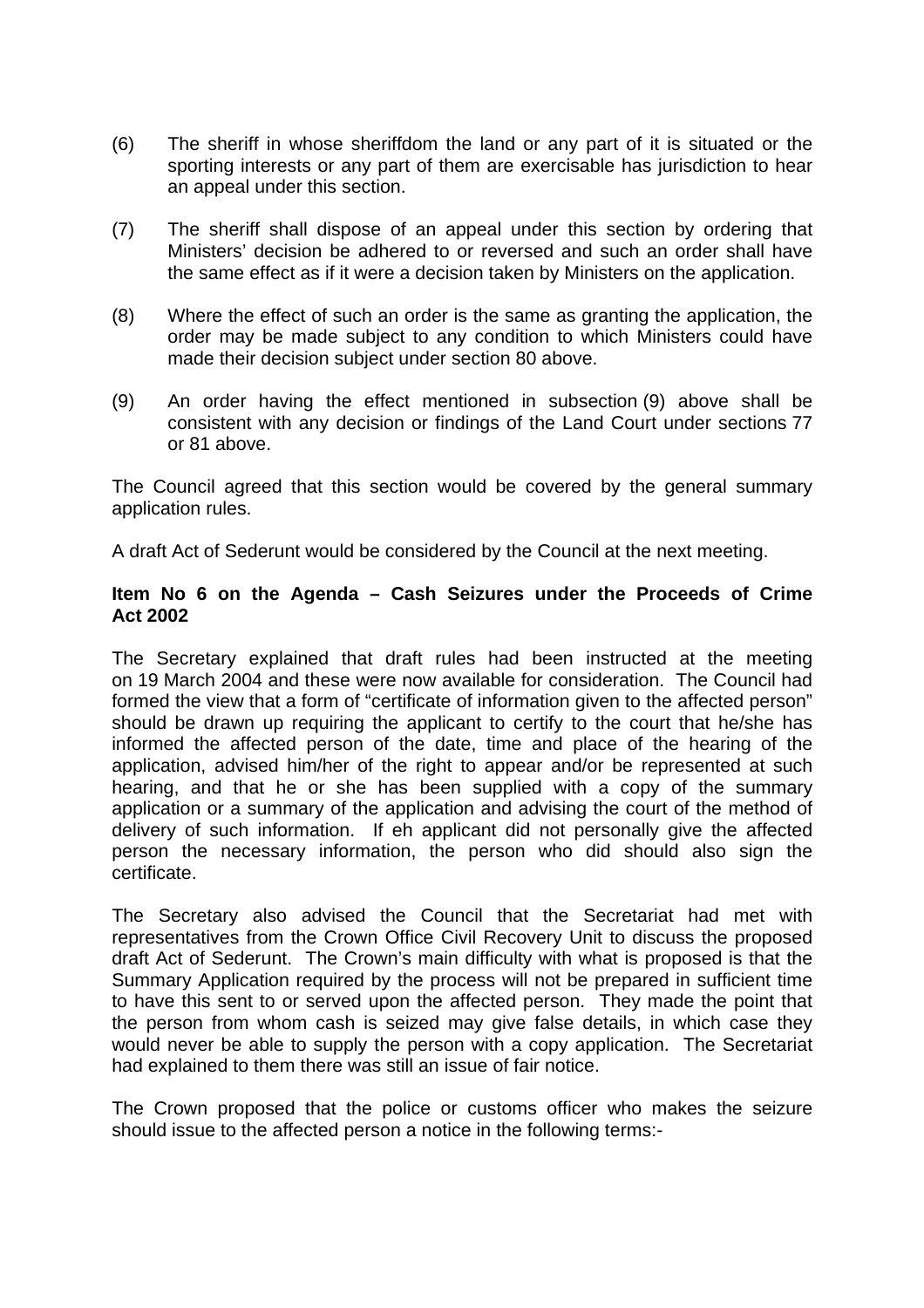"We acknowledge receipt of the sum of  $E$  seized from you (name) at (place) on (date and time). This has been seized under the provisions of the Proceeds of Crime Act 2002 under Section 295. There will be a hearing to seek further detention of this money. Either you or your legal representative or both will be entitled to attend this hearing. The hearing will take place at (place) on (time), which is within 48 hours of the seizure. (Date and time of hearing to be determined by local protocols).

The Council agreed and also approved the following to be included in the notice –

2. A copy of the Summary Application which will be presented to the court applying for the extended detention of the cash for a summary of it) will be available at (place) not less than 30 minutes before the hearing.

3. Should we decide not to seek the extended detention of the cash, you will be informed before the hearing.

4. You may have given your contact details as (address) (phone no) and any additional information about the hearing before the sheriff will be supplied to that address/phone no.

The Council agreed with the Secretary that the rules should be amended to provide that a copy of the receipt would be sufficient proof of the required standard of intimation.

The Council agreed with Sheriff Morrison's suggestion that the definition of "affected person" should be covered in draft rule 3.19.2.

The Secretariat was instructed to write to Sheriff Principal Bowen to advise him of the draft rules and the need for local protocols.

# **Item No 7 on the Agenda – The Debt Arrangement Scheme (Scotland) Regulations 2004**

The Secretary advised the Council that the Regulations had been laid and approved by Parliament. The planned commencement date is for November 2004.

The Council decided there should be provision restricting the right of audience granted by Regulations.

The Council agreed there should be a form for use in applications under draft regulation 27.

The Council decided that hearings should be fixed to determine whether a debt payment programme should be granted. The Council agreed there should be a form for this application.

It was agreed that the sheriff clerk should intimate the application to parties